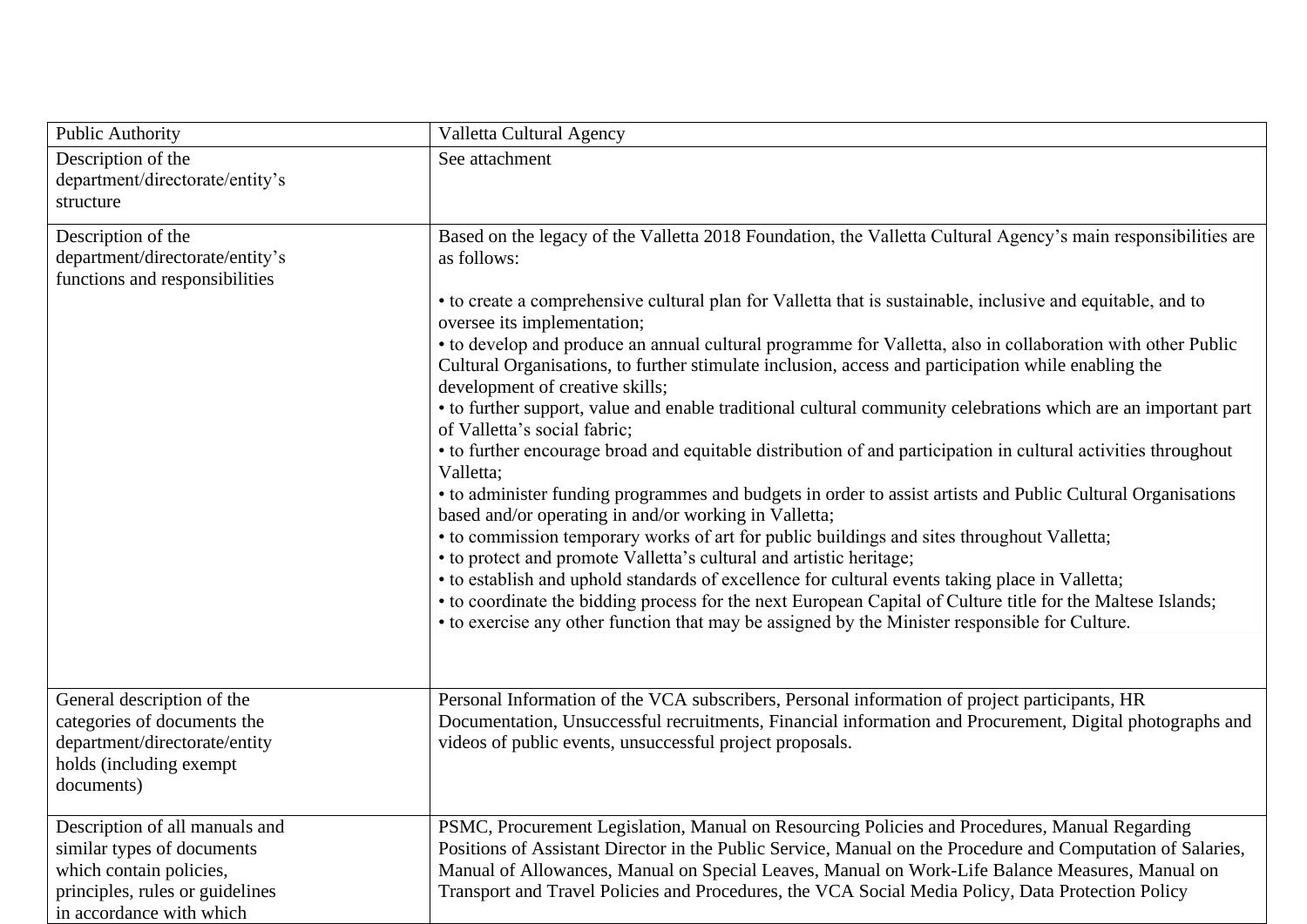| decisions or<br>recommendations are made in<br>respect of members of the<br>public (including bodies<br>corporate and employees of<br>the public authority in their<br>personal capacity)<br>Statement of the information<br>that needs to be available to<br>members of the public who<br>wish to obtain access to | FOI Officer                                                                                                                                                                                                                                                                                                                                                                                                                                                                                                                                                                                                                                                                                                                                                                         |
|---------------------------------------------------------------------------------------------------------------------------------------------------------------------------------------------------------------------------------------------------------------------------------------------------------------------|-------------------------------------------------------------------------------------------------------------------------------------------------------------------------------------------------------------------------------------------------------------------------------------------------------------------------------------------------------------------------------------------------------------------------------------------------------------------------------------------------------------------------------------------------------------------------------------------------------------------------------------------------------------------------------------------------------------------------------------------------------------------------------------|
| official documents from the<br>public authority, which<br>statement shall include<br>particulars of the officer or                                                                                                                                                                                                  | Valletta Cultural Agency<br>Exchange Buildings, Republic Street,                                                                                                                                                                                                                                                                                                                                                                                                                                                                                                                                                                                                                                                                                                                    |
| officers to whom requests for<br>such access should be sent                                                                                                                                                                                                                                                         | Valletta, VLT 1117<br>foi.vca@vca.gov.mt                                                                                                                                                                                                                                                                                                                                                                                                                                                                                                                                                                                                                                                                                                                                            |
|                                                                                                                                                                                                                                                                                                                     | 2124 2018                                                                                                                                                                                                                                                                                                                                                                                                                                                                                                                                                                                                                                                                                                                                                                           |
| Details of Internal Complaints<br>Procedure                                                                                                                                                                                                                                                                         | An applicant whose request for information is refused, or who is otherwise not satisfied with the information<br>provided, its format or the extension of the deadline for the submission of the notification indicating whether<br>a request would be met or not, may address a complaint to the Permanent Secretariat MHAL. Complaints<br>may be submitted from the FOI portal www.foi.gov.mt via E-ID or through the online form; or by email. The<br>complaint should be addressed to the Public Authority's FOI Officer, who shall bring the complaint to the                                                                                                                                                                                                                  |
|                                                                                                                                                                                                                                                                                                                     | attention of the officer responsible. The officer responsible shall reply to the applicant within 10 working<br>days from the receipt of the complaint. The applicant shall also be informed that he or she may appeal the<br>decision or otherwise address a complaint to the Information and Data Protection Commissioner in<br>accordance with the Freedom of Information Act (Cap. 496 of the Laws of Malta). The officer responsible<br>shall inform the applicant of the decision taken with respect to his or her complaint, and in the event of<br>confirmation of a decision not to release the pertinent information, shall explain the reasons thereof.<br>Whenever the applicant's complaint is related to the format of the information provided or to an extension of |